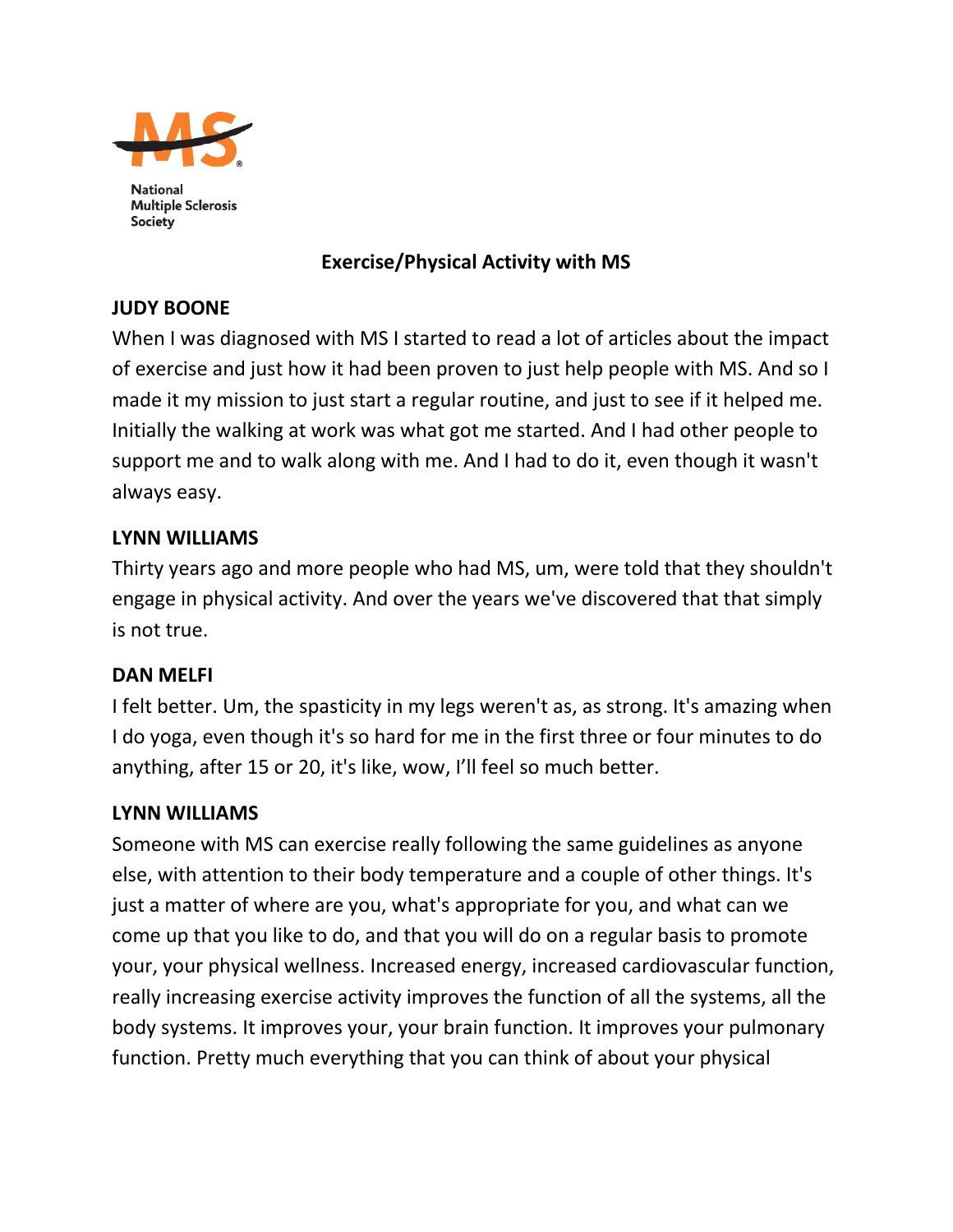function and your health and wellness is improved by participating in an exercise program.

# **DAVID ALTMAN**

Right when I walk in there I, I start feeling better. When I start working out it hurts, but the more that I work out the more that goes away. On Mondays I do legs. On Tuesday I do chest and shoulders. Wednesday I do back. Thursday I do arms. And Friday I do legs again. I have my fatigue days. Yesterday I didn't have a good day. But, uh, it's not all the time.

# **LYNN WILLIAMS**

Exercise seems to help people manage their fatigue better. They still experience the fatigue, but they can work through it better. They can sustain things longer into the day.

# **NEGAR NIAZI**

I'm very, very active, at least five days a week, if not seven days a week. As soon as I go, especially in the swimming pool, I actually get energized. So if I'm actually feeling tired for the day, if I have fatigue, MS fatigue, which I sometimes get, when I go in the swimming pool I actually get energy back. As soon as my body hits the water, it revives.

# **JUDY BOONE**

I had a lot of fatigue in the beginning. Now I think exercise is my passion, because it just makes me feel so much better every day. And I think that I'm able to do a lot of the things that, um, that I do because I am very physically active. I lost a lot of weight. Before I lost weight, um, the extra pounds did have an impact on how I felt with MS. I just didn't feel like doing a lot of things, even though I wasn't that tired. Um, and just overall I feel so much better. Um, my husband and I we work out together a lot. He is definitely my motivator. And sometimes when I don't feel like it, he'll say, get ready to do the exercises. And a lot of times on my walker when he's on the elliptical, so we kind of help motivate each other. And, um, it's more fun when you have somebody to workout with.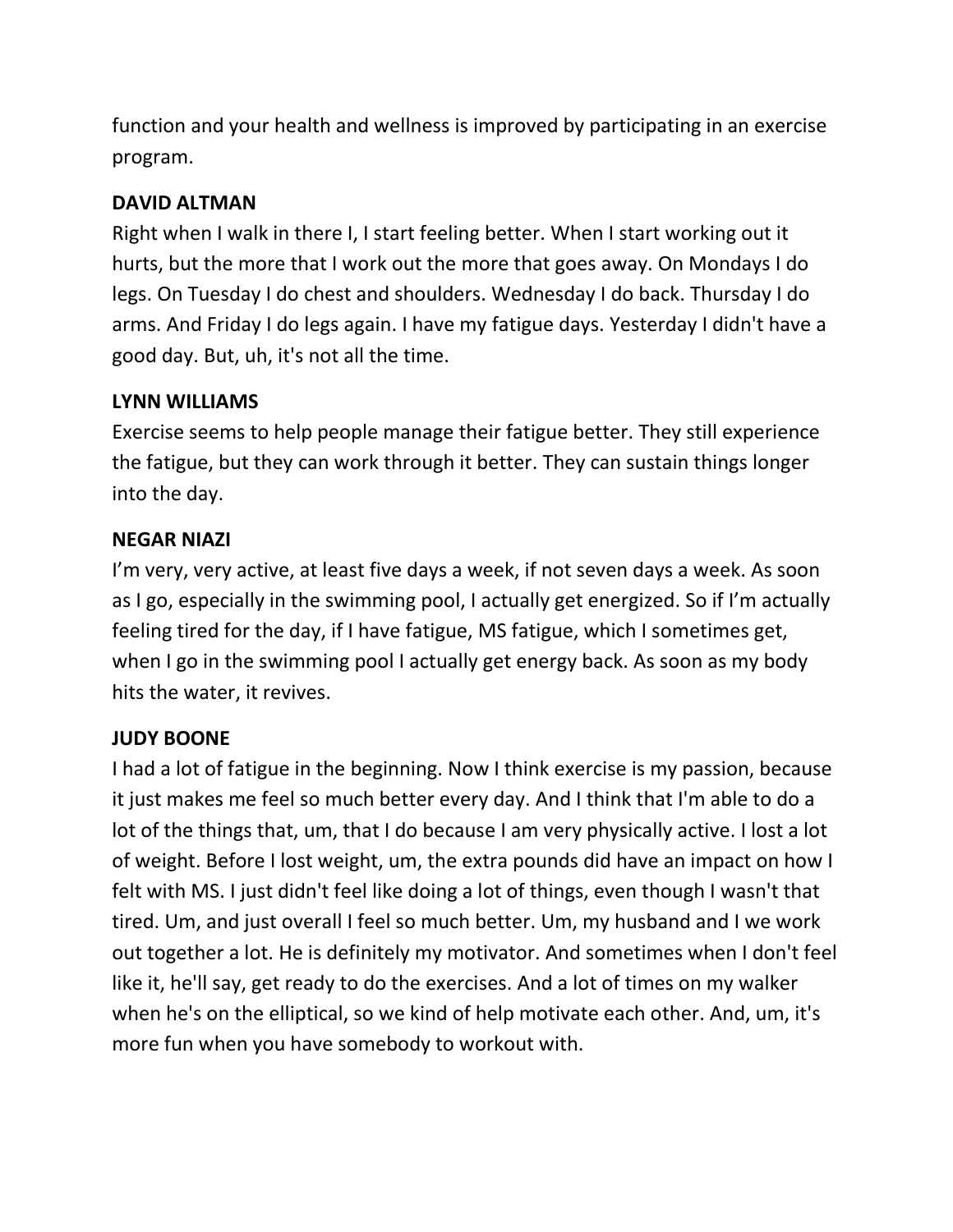#### **DAN MELFI**

You know, probably the easiest thing anybody can do is a yoga or a Tai Chi type thing. You can do it in a chair. You can, you can do it just like, you know, anybody does it. You know, I would always have something there you can grab. You gotta do it every day. And that's the hard part. 'Cause you get bored. And you think, I don't want to do this. I don't feel good. And it's, it's that thing you make it into a routine of your life like eating, like taking your medicine, that's part of my medicine now is exercise.

#### **LYNN WILLIAMS**

Obesity is, is an epidemic issue. And the MS population is not excluded from that. Exercise is, is integral to being able to turn that around in terms of the weight loss and the management of the body composition, but also to improve the mobility, and give them the strength, the fundamental strength that they need. Then you're going to be able to walk better. You're not going to fall as often or at all. And you will be able to more easily complete the tasks that you have to do every day, the necessary ones and the elective ones. Muscle strength improves, range of motion improves, um, flexibility improves, balance skill improves, abilities to walk improve. If you are more physically able then you get out of the house more. Out to a family gathering or a social gathering, or church, or the things that mean something. Exercise, uh, it can impact mood in a very positive manner.

#### **NEGAR NIAZI**

Not only is it good for my body and it feels amazing, but it also is good for the soul, for my spirit, it keeps my energy on the positive side. The moment I put my foot in the water, I feel transformed. I feel like I physically I am now able to do a whole lot more. And also then emotionally it feels wonderful.

# **LYNN WILLIAMS**

The pool is a really nice, um, the water is a great medium for people that mobility issues. People with MS can exercise using the standard equipment, if you will, treadmills, bikes, elliptical, pools. It can be lifting weights. I can be using, um, therapy balls. It can be really pretty much whatever that person is interested in modified to their specific abilities and, um, interests, so that they're safe.